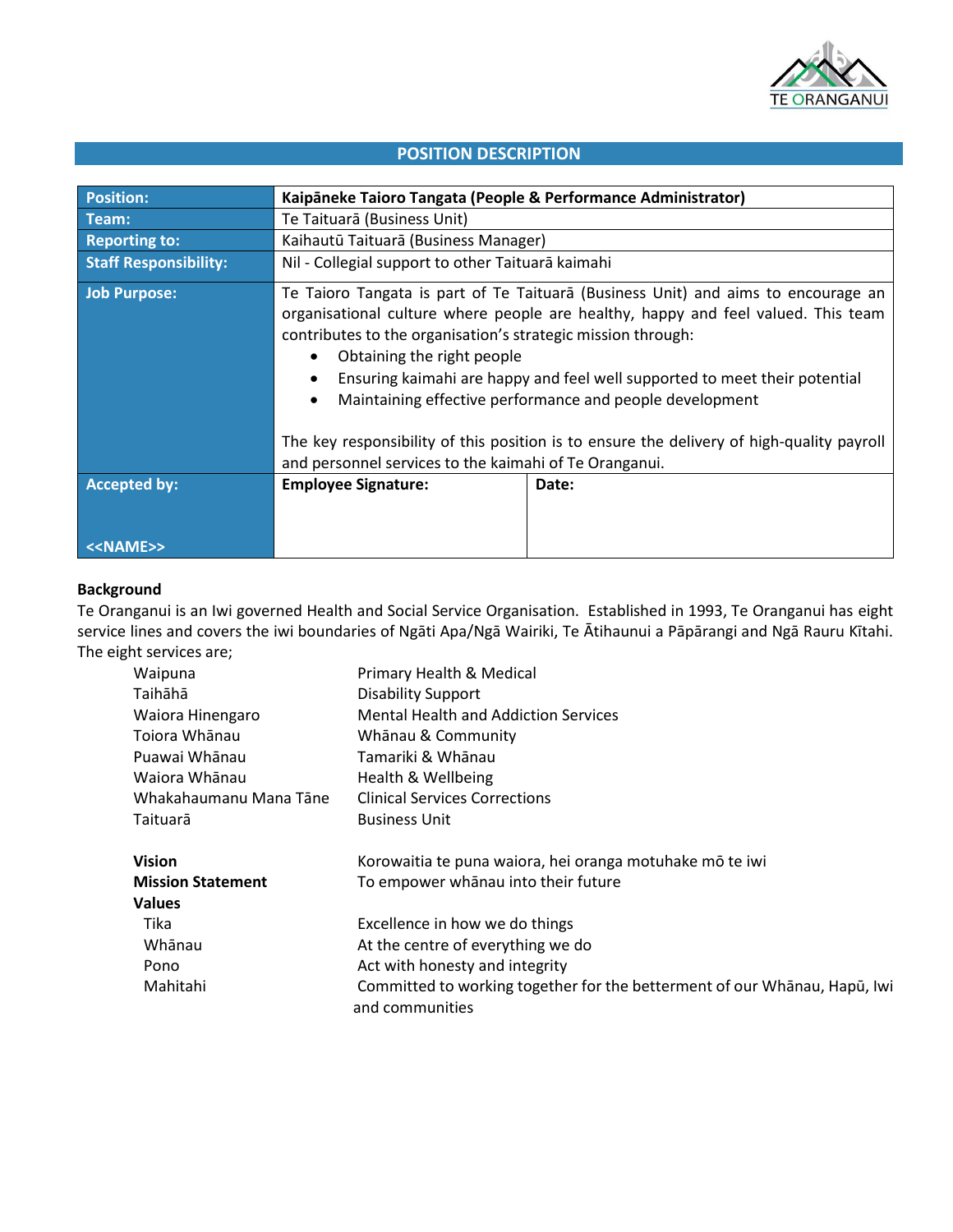# **Key Result Area 1. Recruitment**

- 1.1. Support recruitment activities as directed by management including recruitment advertising, interviews coordination, validation of credentials and professional registrations, references, vetting and criminal history checks;
- 1.2. Support management with the development and maintenance of recruitment tools e.g. procedures, templates and recruitment testing;
- 1.3. Coordinate pōwhiri and other induction activities relevant for new kaimahi appointments.

### **Key Performance Indicators**

- Up to date advertising in appropriate media
- Timely reference and vetting checks
- Appropriate credentialing and professional registration checks

## **Key Result Area 2. Payroll**

- 2.1. Pay kaimahi in a timely and accurate way while meeting all legislative requirements relating to such payments;
- 2.2. Ensure all relevant deductions from wages, including (but not limited to) income tax, KiwiSaver, union fees, organisation debt etc. are made and documented;
- 2.3. Ensure that coding and calculation of pays are processed correctly, including pays outside the weekly cycle, and the electronic payment of salaries and wages is completed successfully;
- 2.4. Reconcile Te Oranganui's wage and tax records and transmit data to Inland Revenue working with the Kaipaneke Kete Pīpī to ensure filing and payment is made on time;
- 2.5. Complete PAYE and ACC returns and other returns as required, including (but not limited to) KiwiSaver and WINZ etc.;
- 2.6. Maintain a comprehensive payroll "living" desk manual and assist with the production of payroll processes, systems and policies;
- 2.7. Respond to leave and payroll queries from kaimahi and managers within a 48 hour timeframe;
- 2.8. Complete any other payroll related projects;
- 2.9. Accurately maintain the organisation's payroll systems currently DataPay, Direct Access Datacom and Carecall, and any other such systems that from time to time the organisation decides to deploy

#### **Key Performance Indicators**

- All kaimahi are paid on time
- Payroll discrepancies are addressed within two hours of notification
- Accurate and timely filing for organisational compliance (no penalties incurred)

#### **Key Result Area 3. Human Resources Information Systems**

- 3.1. Administer the Human Resources information system (both electronic & hard copy versions) to an accurate standard at all times;
- 3.2. Provide troubleshooting support to staff and other users as requested;
- 3.3. Produce accurate and timely reports on turnover, demographics etc. when required;
- 3.4. Undertake systems audits for quality assurance;
- 3.5. Support production and maintenance of HR processes, systems, manuals, policies and templates;
- 3.6. Ensure that all employment documentation and templates are aligned to organisational standard and develop (and maintain) a review process for this;
- 3.7. Develop and maintain a comprehensive desk manual with all regular HR tasks and responsibilities clearly outlined;

# **Key Performance Indicators**

• Human Resources information systems are accurate and up to date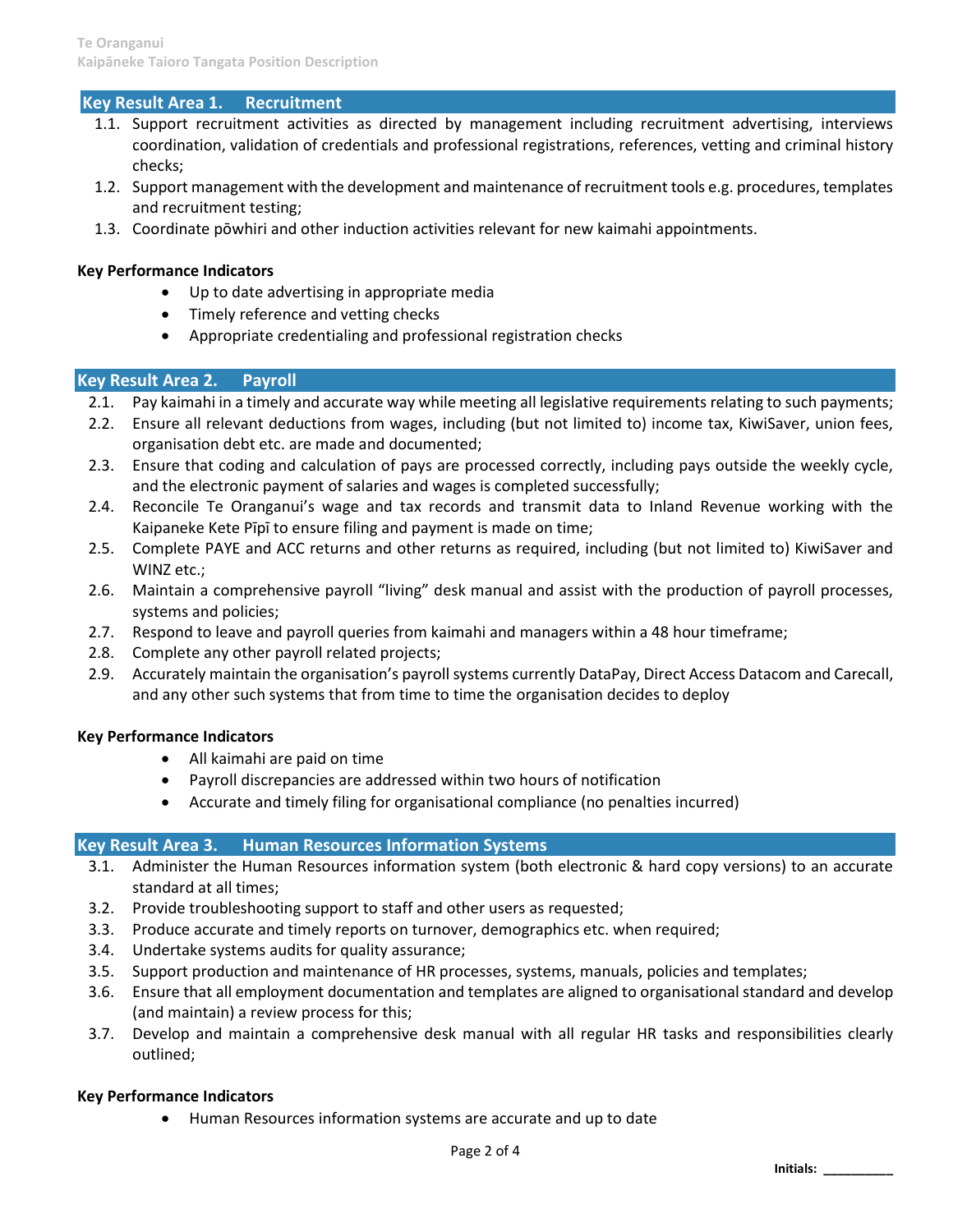- Regular audits of HR files completed to ensure information is accurate and there are "no gaps"
- Employment documentation contains accurate information and is compliant at all times

# **Key Result Area 4. Knowledge & Relationships**

- 4.1. To stay abreast of developments and work constructively with colleagues to build a strong customer service focus to kaimahi that will enhance the service provided to whanau;
- 4.2. Continuously build your knowledge base on the developments of human resource best practice working to understand the other key result areas expected of Taioro Tangata;
- 4.3. Work across Te Taituarā when required to ensure that internal kaimahi experience a seamless & positive Te Taituarā experience;

## **Key Performance Indicators**

- Ongoing development evidenced by growing skill base
- Positive feedback on support provision from kaimahi and Managers

## **General Provisions**

- Actively participate in Te Oranganui kaupapa activities including attending hui, karakia, whakawhanaungatanga, waiata sessions etc.
- Uphold the principles of Whānau Ora working across teams and functions; acknowledging the unique skills and abilities all kaimahi bring.
- Ensure you maintain an accurate and up to date understanding of Te Oranganui policies and that you uphold these at all times.
- Provide reception cover as and when necessary including (but not limited to) rest and meal breaks or to cover planned and unplanned leave.
- Ensure the health & safety of yourself as well as others in your working environment, upholding organisational health and safety policies and procedures at all times.
- Proactively promote Te Oranganui in a positive light in all activities.
- Actively participate in ongoing professional development.

*The above statements are intended to describe the general nature and level of work being performed by the job holder. They are not construed as an exhaustive list of all responsibilities, duties, or skills required of the job holder. From time to time, personnel may be required to perform duties outside of their normal responsibilities as needed*